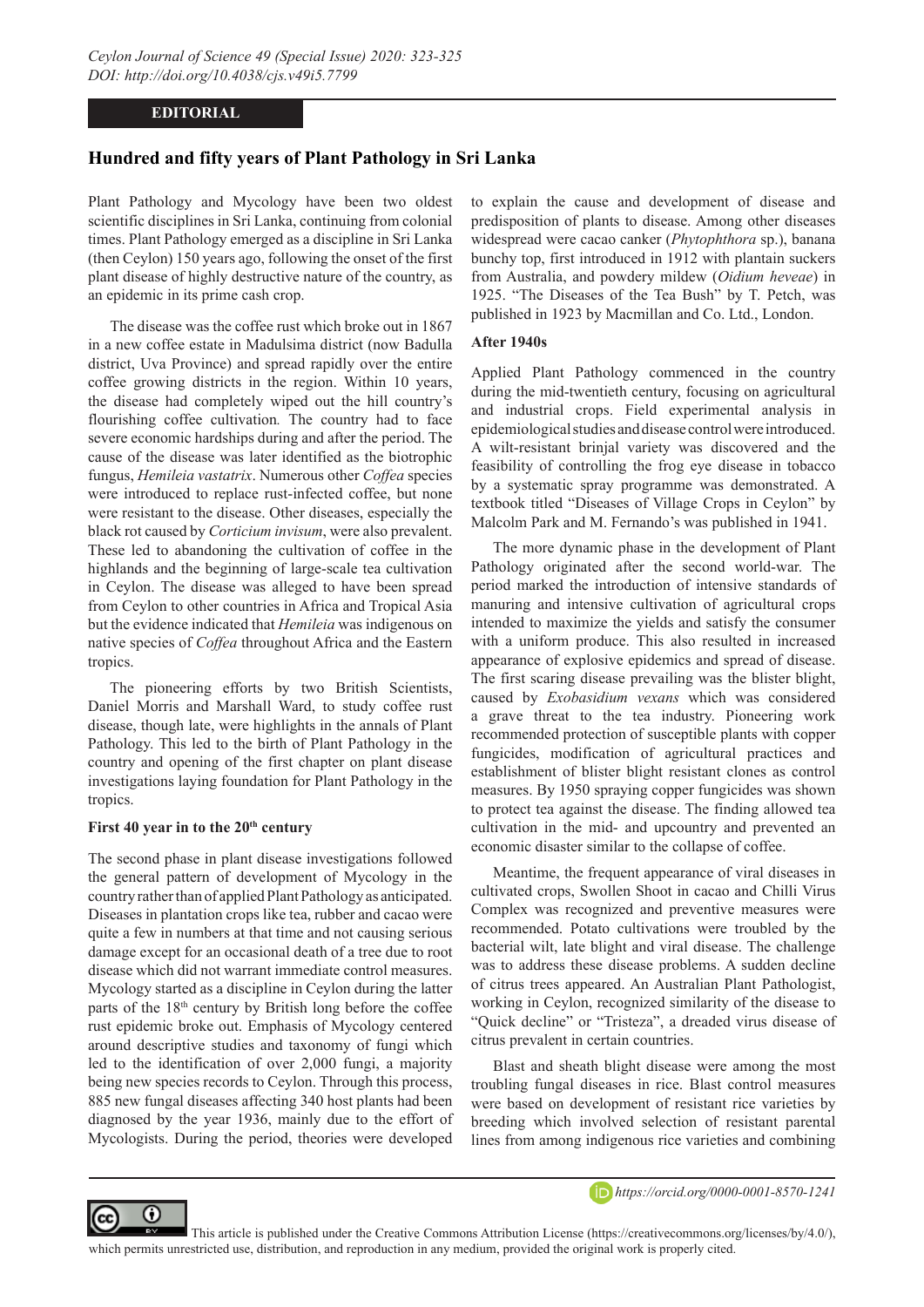it with other desirable characters. Late Dr. Nissanka Seneviratne, Senior Plant Pathologist at the DOA, pioneered research that enabled the country to develop high yielding rice varieties, resistant to fungal and bacterial diseases. The farmers in rice cultivating districts hardly spent any money on fungicides and bactericides. Had the rice cultivation necessitated regular pesticide applications, environmental consequences would have been disastrous, quite apart from the enormous costs of importation of high-priced chemicals. The efforts of DOA rice researchers enabled continuing this research during the period after Dr. Seneviratne era.

The country has strengthened its vigilance on possible introduction of new diseases and new strains of existing pathogens. Scientific basis was laid for sensible plant import and quarantine regulations through the Plant Protection Ordinance of Ceylon 1924 (No. 10 of 1924). Country's vigilance was further strengthened by the adoption of Plant Quarantine Convention sponsored by FAO of the UN. Plant Quarantine activities became more efficient with the establishment of Plant Quarantine Centre at Katunayake with modern facilities. 'Diseases of cultivated plants, their Diagnosis and Treatment in Ceylon' by D.V.W. Abeygunawardena (1969) was a comprehensive guide to Plant Pathology, as a subject as well as to the diseases common in plants cultivated in Ceylon, which is useful even in today's context of Plant Pathology, 50 years after the book was written.

#### **1970 onwards**

The first 100 years' practice of Plant Pathology in the country has seen the diagnosis of 1100 plant diseases affecting 431 plants. Looking back to the past fifty-years from today, over 150 new diseases have been added to this list. New diseases were regularly introduced with importation of crop plant material, food items and seed potatoes etc. The Plant Protection Ordinance 1924 was repealed by the Plant Protection Act, No. 35 of 1999. The new act has better provision against the introduction and spread of weeds, pests and diseases injurious or destructive to plants. The number of fungal and Oomycota pathogens, identified after 1950, amounts to 230 species belonging to 110 genera from crop, forest and ornamental plants and freshly harvested produce in the country. Among them the most recorded were the *Colletotrichum* species. The genus has undergone intense molecular revision increasing the species in great numbers and attention as a plant pathogen worldwide. The highest number of fungi was recorded from vegetable diseases, followed by fruit and plantation crops, which added together, amount to 69% of the total number recorded. Powdery mildews are most common in many parts of the country, due to prevailing favorable weather conditions.

Teaching Plant Pathology, at undergraduate level, first commenced in local Universities in 1960's, often assisted by Visiting Plant Pathologists from Research Institutes. After 1980's, teaching Plant Pathology became a norm in most local Universities. This followed the beginning of research and postgraduate training. Colombo University pioneered postgraduate teaching with an M.Sc. in Plant Pathology

and Peradeniya was among the next to follow. These were intensified with the establishment of Postgraduate Institutes affiliated to Universities since early 1980s, producing numerous Ph.D, M.Phil. and M.Sc. degrees.

While Agricultural and Plantation crop research institutes were focusing on diseases of crop plants designated to them, the Universities stepped up investigations into disease in forest, ornamental and horticultural plants and harvested fresh produce. In addition, research involving molecular and nano-technological tools in plant disease diagnosis and management got underway.

Disease management is an important part of Plant Pathology which has become more complex today than ever before with modern innovations in diagnostic and disease control options. Modern Plant Pathology presents a variety of PCR-based diagnostic tools and pathogen identification. Discovery of chemicals with new modes of action of low environmental impact, biological control agents with reliable and persistent activity, as well as the development of new plant varieties with durable disease resistance and also using constitutive and induced natural disease resistance offered multiple approaches for plant disease control. Safer chemicals with potential of induction of plant defense mechanisms started flooding the market. Modern science offers an array of strategies for enhancing disease resistance of crop plants in sustainable ways, with potential for reduced pesticide usage.

Increasing importance of Plant Pathology in the country demanded establishment of Sri Lanka Association for Mycology and Plant Pathology (SLAMPP) through collective efforts of Plant Pathologists and Mycologists, led by Prof. N. K. B. Adikaram, in 2007. By this time, the Plant Protection Society, founded in early 1990s by a group of Agriculturalists, including Prof J.M.R.S. Bandara, had ceased to be functional.

### **Challenges today**

The country has a small but formidable group of Plant Pathologists with diverse individual specialties and interests, performing a vital role. One of the biggest challenges today is the implementation of crop protection practices for pests and diseases under the advancing climate changes. Trends of climate change are reflected by precipitation and temperature patterns which can make areas vulnerable to floods, droughts, changes in crop viability and new diseases. Changing agricultural environments would demand new disease control approaches as climate change might influence the incidence, prevalence and severity of plant diseases. Certain existing preventive measures such as adjustment of planting and sowing dates, use of diverse species in cropping systems and disease resistant or tolerant cultivars plus reliable disease forecasting tools, effective quarantine and application of Integrated Pest Management would prove useful for preventing future disease epidemics. Many developing countries have no access to science-based farming practices that can buffer agriculture from climate change. With climate change, countries need science more than ever. The potential of modern biology to search for new strategies based on chemical, genetical and